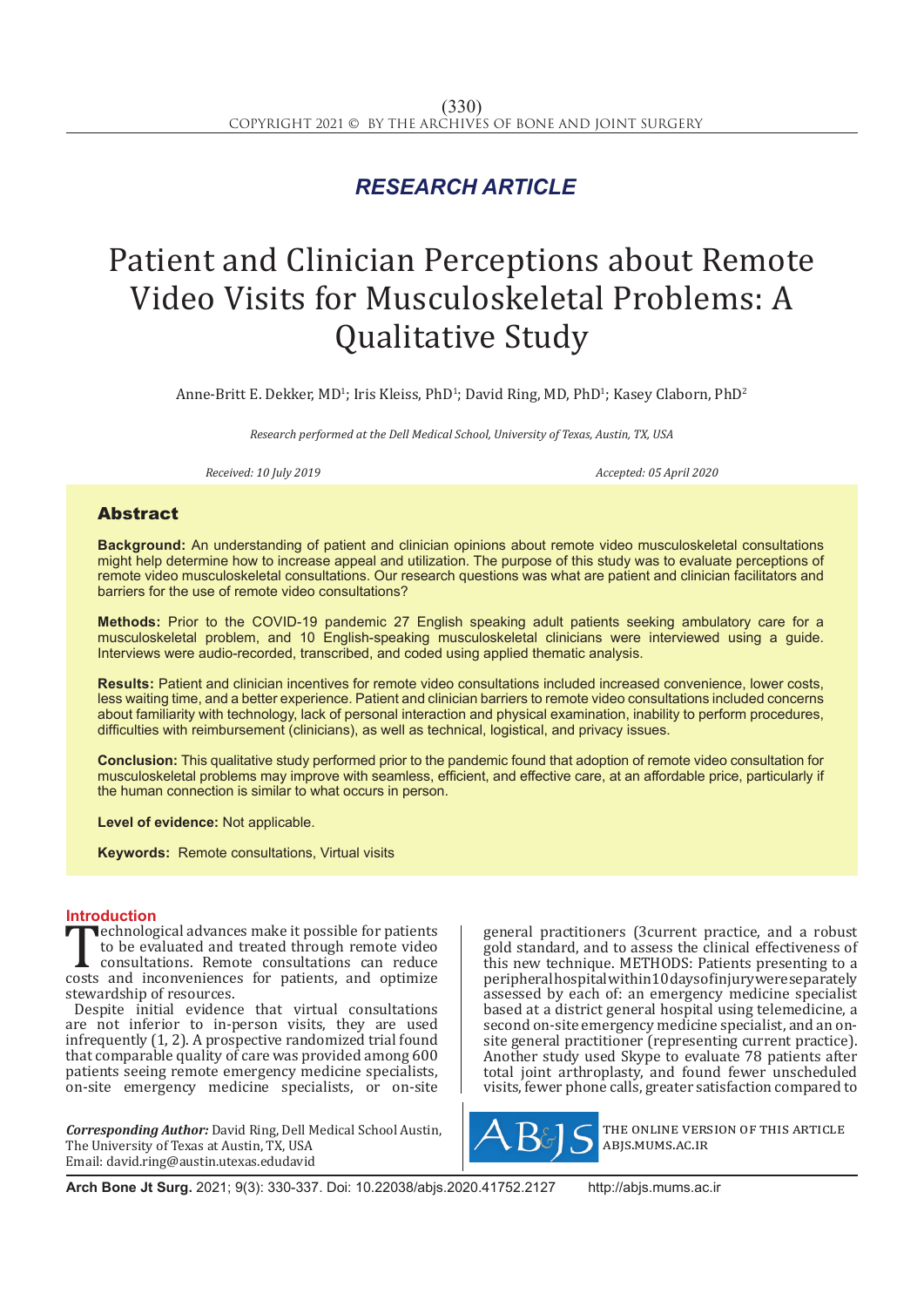in-person visits (4). However, 37% of patients and nearly two thirds of physicians are reluctant to consider remote video consultation (5, 6).

The purpose of this study was to evaluate perceptions on remote video consultations in an orthopedic clinical setting. Our research question was what are patient and clinician facilitators and barriers for the use of remote video consultations?

#### **Materials and Methods**

The protocol was approved by the Institutional Review Board. Verbal informed consent was obtained from all patients and clinicians participating in the study. Participants received no compensation.

#### *Participants*

#### *Patients*

This study included English speaking new or returning patients aged 18 to 89 years seeking care at an ambulatory orthopedic or plastic surgery office in the United States for a musculoskeletal problem.

We pilot tested a pre-designed patient interview guide with five study eligible patients. Semistructured qualitative interviews were conducted by a trained qualitative facilitator over a three-month period [Appendix 1]. Patients provided demographic information using an online questionnaire (age, gender, marital status, race, highest level of education, work status and insurance status).

#### *Clinicians*

English-speaking surgeons, physician assistants, or residents working in an orthopedic, plastic surgery, or spine surgery office were eligible for inclusion. Clinicians were recruited via email or phone to take part in this study. Semi-structured interviews were conducted by a trained research assistant, followed by a demographics questionnaire (age, gender, years in practice and specialty) [Appendix 2].

#### *Data analysis*

Debriefs and data summaries were completed by the facilitator after each interview. Interviews were audiorecorded and transcribed verbatim. Transcripts were reviewed and cleaned from identifying information by two independent research assistants. The interview data were analyzed using a thematic analysis framework (7). A codebook was developed as themes emerged. Two coders individually coded all transcripts and discussed discrepancies until consensus was reached. Quantitative data are described as means with standard deviation (continuous variables) and proportions (discrete variables).

#### **Results**

#### *Sample characteristics*

Twenty-seven patients were interviewed in person [Table 1]. None had prior experience with remote video consultations. Ten clinicians participated, of which three had prior experience with remote visits. These clinicians had stopped doing virtual consultations because of AN INSIGHT IN HOW REMOTE VIDEO CONSULTATIONS COULD BE MADE MORE APPEALING

technical, logistical, or contracting issues. Clinicians were interviewed over the phone (*n*=6) or in person (*n*=4).

#### *Perceived facilitators for remote video consultations Patient Perspectives*

Twenty-one patients were open to replacement of return appointments with remote consultations. Three were open to an initial virtual consultation. Remote visits would take less time out of their day (*n=*23), and would not require them to leave the house, face traffic or find parking space. Consulting a clinician from a place of their choosing would make better use of waiting time (*n=*8) while avoiding exposure to contagious disease in a waiting room (*n=*3) [Tables 2; 3, quote 1]. Virtual visits could save money on fuel, parking and co-pays (*n=*10),

| <b>Table 1. Demographic overview</b> |                                   |                    |  |  |  |  |
|--------------------------------------|-----------------------------------|--------------------|--|--|--|--|
| <b>Variables</b>                     |                                   |                    |  |  |  |  |
|                                      | Age                               | $51 \pm 18(18-86)$ |  |  |  |  |
|                                      | Gender, n (%)                     |                    |  |  |  |  |
|                                      | Men                               | 13 (48)            |  |  |  |  |
|                                      | Women                             | 14 (52)            |  |  |  |  |
|                                      | Race/gender, n (%)                |                    |  |  |  |  |
|                                      | White/Caucasian                   | 22 (81)            |  |  |  |  |
|                                      | Black/Afro-American               | 1(4)               |  |  |  |  |
|                                      | Latino/Hispanic                   | 4 (15)             |  |  |  |  |
|                                      | Marital status, n (%)             |                    |  |  |  |  |
|                                      | Married/unmarried couple          | 19 (70)            |  |  |  |  |
|                                      | Divorced/separated                | 2(7)               |  |  |  |  |
|                                      | Single                            | 5(19)              |  |  |  |  |
|                                      | Widowed                           | 1(4)               |  |  |  |  |
|                                      | Highest education, $n$ (%)        |                    |  |  |  |  |
| Patient<br>$(N=27)$                  | High school                       | 9(33)              |  |  |  |  |
|                                      | 2-year college                    | 4(15)              |  |  |  |  |
|                                      | 4-year college                    | 11 (41)            |  |  |  |  |
|                                      | Post-college graduate degree      | 3(11)              |  |  |  |  |
|                                      | Employment status, n (%)          |                    |  |  |  |  |
|                                      | Employed                          | 14 (52)            |  |  |  |  |
|                                      | Unemployed                        | 3(11)              |  |  |  |  |
|                                      | Unable to work                    | 2(7)               |  |  |  |  |
|                                      | Retired                           | 4(15)              |  |  |  |  |
|                                      | Other (student, home maker, etc.) | 4(15)              |  |  |  |  |
|                                      | Insurance status, $n \leq 0$      |                    |  |  |  |  |
|                                      | Medicare                          | 9(33)              |  |  |  |  |
|                                      | Private                           | 12 (44)            |  |  |  |  |
|                                      | Uninsured                         | 5(19)              |  |  |  |  |
|                                      | Worker's compensation             | 1(4)               |  |  |  |  |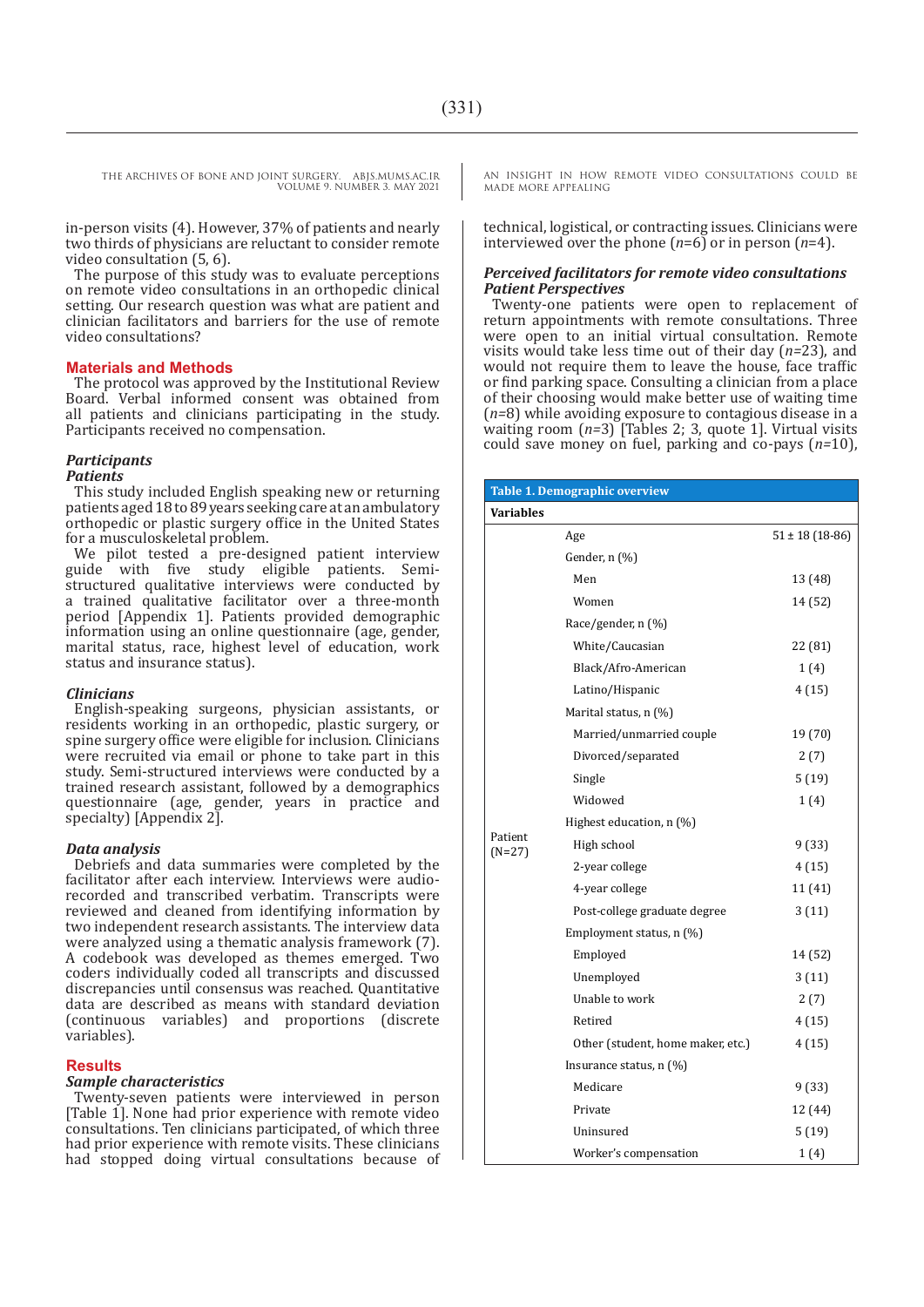| <b>Table 1. Continued</b> |                                                    |                     |  |  |  |  |
|---------------------------|----------------------------------------------------|---------------------|--|--|--|--|
|                           | Age                                                | $42 \pm 8(27 - 51)$ |  |  |  |  |
|                           | Gender, n (%)                                      |                     |  |  |  |  |
|                           | Male                                               | 8(80)               |  |  |  |  |
|                           | Female                                             | 2(20)               |  |  |  |  |
|                           | Years in practice, $n$ (%)                         |                     |  |  |  |  |
|                           | 0-5 years                                          | 3(30)               |  |  |  |  |
|                           | 6-10 years                                         | 2(20)               |  |  |  |  |
|                           | $11-15$ years                                      | 1(10)               |  |  |  |  |
| Physician                 | >15 years                                          | 4(40)               |  |  |  |  |
| $(N=10)$                  | Clinical role                                      |                     |  |  |  |  |
|                           | Surgeon                                            | 7(70)               |  |  |  |  |
|                           | Physician assistant                                | 2(20)               |  |  |  |  |
|                           | Surgical resident                                  | 1(10)               |  |  |  |  |
|                           | Current use of virtual communication with patients |                     |  |  |  |  |
|                           | Phone call                                         | 10 (100)            |  |  |  |  |
|                           | Phone text                                         | 7(70)               |  |  |  |  |
|                           | Email                                              | 7(70)               |  |  |  |  |
|                           | Video chat                                         | 2(20)               |  |  |  |  |

Continuous variables as mean ± standard deviation (range); discrete variables as number (percentage).

specifically when in-office visits aren't necessary (e.g. refilling prescriptions or letting clinicians know they are AN INSIGHT IN HOW REMOTE VIDEO CONSULTATIONS COULD BE MADE MORE APPEALING

doing well) (*n=*8).

#### *Clinician Perspectives*

For all clinicians (*n*=10), the main incentive for remote video consultations was patient convenience [Tables 2; 3, quote 2]. Additional benefits included increased provider efficiency, particularly on-call on nights, weekends and holidays (*n*=5); improving access to healthcare for patients avoiding inappropriate use of emergency services and catching problems earlier (*n=*2); increasing patient health literacy to manage their own care (*n=*2); and cutting back on healthcare spending by making typical clinician visits more efficient (*n=*1).

#### *Perceived barriers to remote video consultations Patient Perspectives*

Barriers to remote video consultations included not knowing how to operate a device to make video calls (*n=*10), no access to internet or a smartphone/tablet (*n=*7), difficulty experiencing empathy and reassurance from their clinician during a virtual consultation (*n=*12) [Table 3, quote 3], inferior diagnosing and monitoring (*n*=18), privacy and confidentiality violation concerns including people listening to the conversation outside of the screen and information being shared without consent (*n=*4) [Appendix 3, quote 3], and potential technical issues during the virtual consultation including bad connection, delayed and grainy images or sounds and difficulty hearing the clinician (*n*=9*)* [Table 3, quote 5]. Remote consultations might require patients to take a more leading role in managing their own healthcare, which they might be unable or unwilling to do, while some patients expected difficulty staying focused when not in the same room with the clinician (*n=*7) [Table 3,

| <b>Table 2. Illustrative quotes</b>             |    |                                                                                                                                                                                                                                                                                          |                  |                                                                                                                                                                                                                                                                                                                                                                                                                                                                                                                                                                                                                                                     |  |  |
|-------------------------------------------------|----|------------------------------------------------------------------------------------------------------------------------------------------------------------------------------------------------------------------------------------------------------------------------------------------|------------------|-----------------------------------------------------------------------------------------------------------------------------------------------------------------------------------------------------------------------------------------------------------------------------------------------------------------------------------------------------------------------------------------------------------------------------------------------------------------------------------------------------------------------------------------------------------------------------------------------------------------------------------------------------|--|--|
| Category                                        | n  | <b>Patient</b>                                                                                                                                                                                                                                                                           | $\boldsymbol{n}$ | <b>Physician</b>                                                                                                                                                                                                                                                                                                                                                                                                                                                                                                                                                                                                                                    |  |  |
| Facilitators for virtual visits                 |    |                                                                                                                                                                                                                                                                                          |                  |                                                                                                                                                                                                                                                                                                                                                                                                                                                                                                                                                                                                                                                     |  |  |
| Convenience,<br>comfort and money<br>incentives | 23 | "And then I can go back home and schedule it at my<br>own convenience and the doctor's convenience or<br>the staff's convenience to do another virtual call and<br>to read the results! I have still lived my life in between.<br>I haven't wasted my time in the doctor's office" (#24) | 10               | "I get satisfaction out of not having the patient take a part out of their day<br>for just a simple thing, like a postoperative evaluation after three months<br>[] We have offered it for instance to mothers with young children, and it is<br>a real lift for them to come to clinic and have to deal with childcare or have<br>to take their children with them and all that they are very much interested.<br>Or people who are extremely busy. I think generally it would have very high<br>uptake to patients who have barriers getting in, so patients who can't get a<br>ride or get transport or people who can't drive themselves" (#3). |  |  |
| Barriers to virtual visits                      |    |                                                                                                                                                                                                                                                                                          |                  |                                                                                                                                                                                                                                                                                                                                                                                                                                                                                                                                                                                                                                                     |  |  |
| Age                                             | 14 | "You have to understand, that at my age it is kind of<br>miraculous to see my grandson on a screen talking<br>to me! So, older people might be a little bit more<br>uncomfortable with it I think. But if they did it, in time<br>too, they would be fine" (#18)                         | 4                | "I think the patients that will self-select in are the patients who are very<br>busy and want to minimize the time it takes to receive advice from their<br>doctor. On the opposite side there are patients who have retired, have the<br>time and want to come in to see the doctor" (#4)                                                                                                                                                                                                                                                                                                                                                          |  |  |
| Socio-economic sta-<br>tus and ethnicity        |    |                                                                                                                                                                                                                                                                                          | $\overline{c}$   | "I think our patient population would think that we are ignoring them<br>specifically the MAP [local medical access program] population. I hear them<br>say: Oh, this is the MAP clinic, you don't want to treat me because I have<br>MAP, or you won't see me because I have MAP" (#1)                                                                                                                                                                                                                                                                                                                                                             |  |  |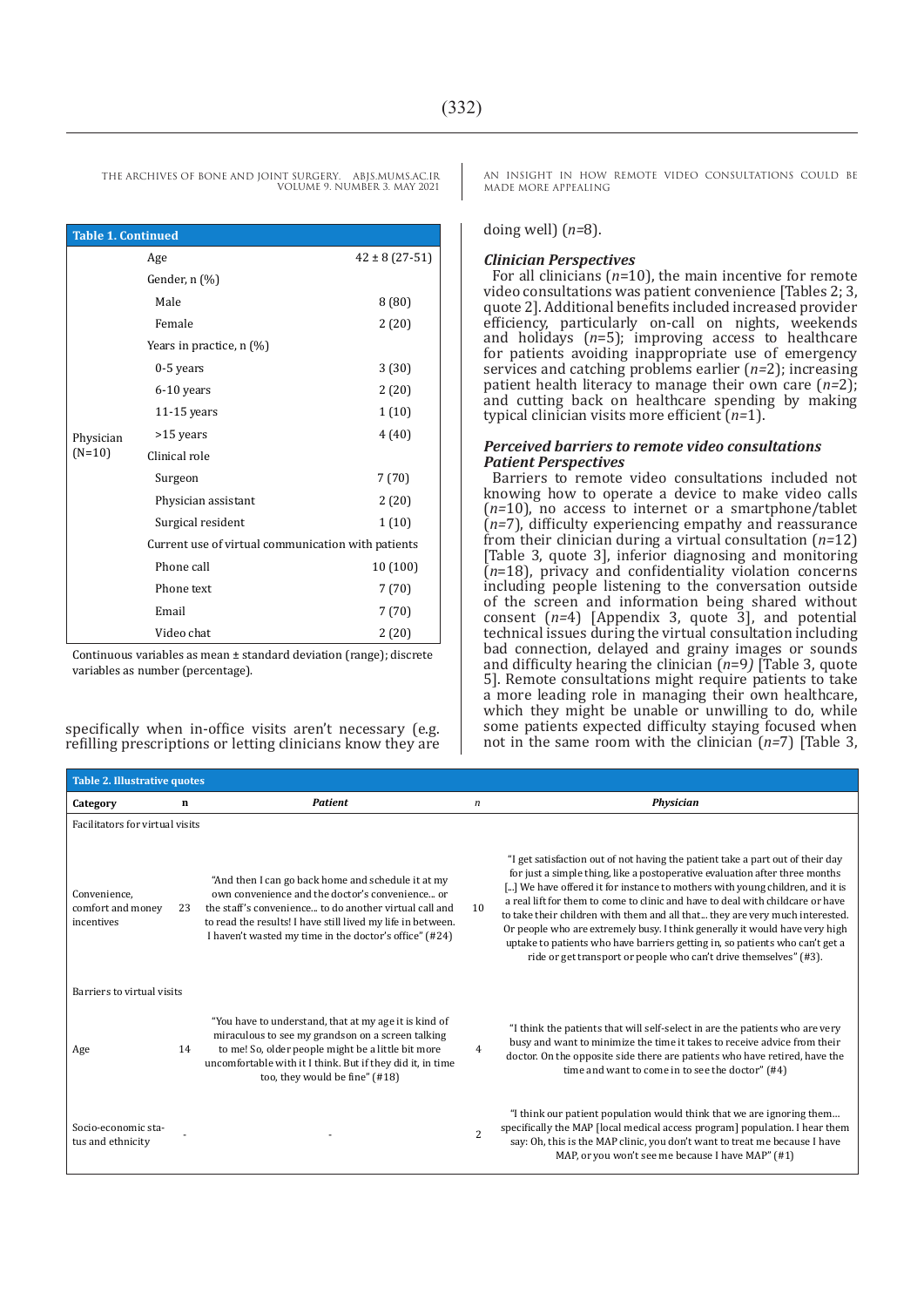## $(333)$

| THE ARCHIVES OF BONE AND JOINT SURGERY. ABJS.MUMS.AC.IR<br>VOLUME 9. NUMBER 3. MAY 2021 |                           | AN INSIGHT IN HOW REMOTE VIDEO CONSULTATIONS COULD BE<br>MADE MORE APPEALING                                                                                                                                                                                                                                                                                                                                                                                                                                          |                |                                                                                                                                                                                                                                                                                                                                                                                                                                                                                                                                                                                                                               |
|-----------------------------------------------------------------------------------------|---------------------------|-----------------------------------------------------------------------------------------------------------------------------------------------------------------------------------------------------------------------------------------------------------------------------------------------------------------------------------------------------------------------------------------------------------------------------------------------------------------------------------------------------------------------|----------------|-------------------------------------------------------------------------------------------------------------------------------------------------------------------------------------------------------------------------------------------------------------------------------------------------------------------------------------------------------------------------------------------------------------------------------------------------------------------------------------------------------------------------------------------------------------------------------------------------------------------------------|
| <b>Table 2. Continued</b>                                                               |                           |                                                                                                                                                                                                                                                                                                                                                                                                                                                                                                                       |                |                                                                                                                                                                                                                                                                                                                                                                                                                                                                                                                                                                                                                               |
| Patient attitude and<br>self-efficacy                                                   | $\overline{7}$            | "I am going to relate to my sister. Unless you have<br>her in the clinic and you have her pinned down for<br>a length of time, she is going to get on the video call<br>and say everything is fine [] Left on her own device,<br>especially when it is her that has to take the action, o<br>my god it is not going to happen" (#13)                                                                                                                                                                                  | $1\,$          | "It would require a little bit of a shift from our former paternalistic vision in<br>which a patient comes to you for help and says: 'Doctor, what am I supposed<br>to do', to people having more self-efficacy and realize they have the problem.<br>They would just have some questions they want answered and try<br>reaching out through telemedicine to do that. But also, understand that they<br>have limited knowledge about things that may be happening in their body,<br>and by not coming in and seeing a physician they may forfeit some of the<br>diagnoses that can be recognized during a physical exam" (#3) |
| Patient digital<br>health literacy                                                      | 7                         | "I think older patients just aren't comfortable with<br>technology, right? They didn't grow up with a phone<br>in their hand. When would they have the tablet, phone<br>or laptop to actually do it? Because a lot of them have<br>very old computers, and they may not have a webcam,<br>and I feel like they would just kind of be frustrated to<br>try and get it to work. Unless it was very easy, like you<br>just click a button and the video opens. But I think for<br>younger people it would be fine" (#19) | $\overline{c}$ | "The same goes for patients who are older and less trusting of technology or<br>less used to communicating over internet" (#4)                                                                                                                                                                                                                                                                                                                                                                                                                                                                                                |
| Trust in physician                                                                      | 10                        | "It would depend on the doctor and on what kind of<br>visit it is. If it's just a clear-cut follow-up and nothing<br>is bothering you, then I understand that and I would<br>trust the doctor. Does the doctor feel like it's OK to<br>do a follow-up? That would be a question for the<br>doctor''(#18)                                                                                                                                                                                                              |                | "And when they know videoconferencing was available, they might push<br>to do that because it's more convenient for them. But you might wind up<br>compromising them for the sake of convenience" (#2)                                                                                                                                                                                                                                                                                                                                                                                                                        |
| Personal interac-<br>tion $/$<br>rapport building                                       | 12                        | "You know there is something good about personal<br>contact with the physician for me. Does it matter in<br>the long run? I'm not sure. It's just something about<br>it makes it a better experience. And I think though you<br>can't quantify it, in the long run you'd be healthier for<br>it [] I guess you could do that virtually, but not as<br>easily as you could do that in person" (#10)                                                                                                                    | 5              | "The only hesitance I have is that I think I feel like you are missing out a<br>little bit on the human side of medicine. For instance, say we do a carpal<br>tunnel release, and you just never see them again, or only virtually<br>There is something to be said about being in the same room, some sort of<br>connection" (#8)                                                                                                                                                                                                                                                                                            |
| Physical examina-<br>tion $/$<br>procedures                                             | 18                        | "Well, I don't think you can do virtual visits for a long<br>period of time. Sometimes, I don't think that a patient<br>is necessarily a good diagnostician on how they are<br>improving, or how your gait is when they walk down<br>the hall. So, I think that sometimes you need to have<br>more than just a face on the phone, to really have the<br>professional guess and see how the progress has been.<br>I have been told that I am a poor historian about what<br>is happening with myself" (#13)            |                | "I feel like a lot of what we do has to do with dealing with anxiety, calming<br>people down and I think thats a lot more easy to do when you look people<br>in the eye, than over the phone [] I think, this sounds peculiar, i think there<br>are patients that by touching feel better. People just feel more comfortable<br>when you touch them and examine them and just want to be reassured that<br>nothing is wrong, I mean seriously wrong" (#9)                                                                                                                                                                     |
| Technology                                                                              | 9                         | "It would be hard if the speed would be low,<br>something like that. Because you want real time and<br>not some kind of delayed images. Especially with the<br>doctor, talking about your health. If the connection is<br>not perfect, that would be kind of lame" (#15)                                                                                                                                                                                                                                              | 6              | "Based on absolutely nothing, I have fear of technology I just think it is so<br>much easier to pick up my phone, than to install the whole think and for the<br>patient to do it too. It seems like it would take a couple of extra steps" (#8)                                                                                                                                                                                                                                                                                                                                                                              |
| Logistics                                                                               | $\boldsymbol{\mathit{V}}$ | "Well, the unknown variable is the availability for an<br>actual visit. So, if somebody tells me that I can see the<br>doctor via Skype in a week, or choose between that<br>and seeing the doctor in 6 months in person, then that<br>would obviously be an issue" (#7)                                                                                                                                                                                                                                              | 3              | "[In my previous experience] it made the evaluation a little longer than it<br>typically would be, because I think he [the patient] felt he just had the time<br>to chat. I think this person saw it as a casual chat, instead of a physician<br>evaluation [] He didn't see there were other patients in clinic, he didn't see<br>the waiting room, and have appreciation for that fact that I needed to see<br>lots of other people too" (#2)                                                                                                                                                                               |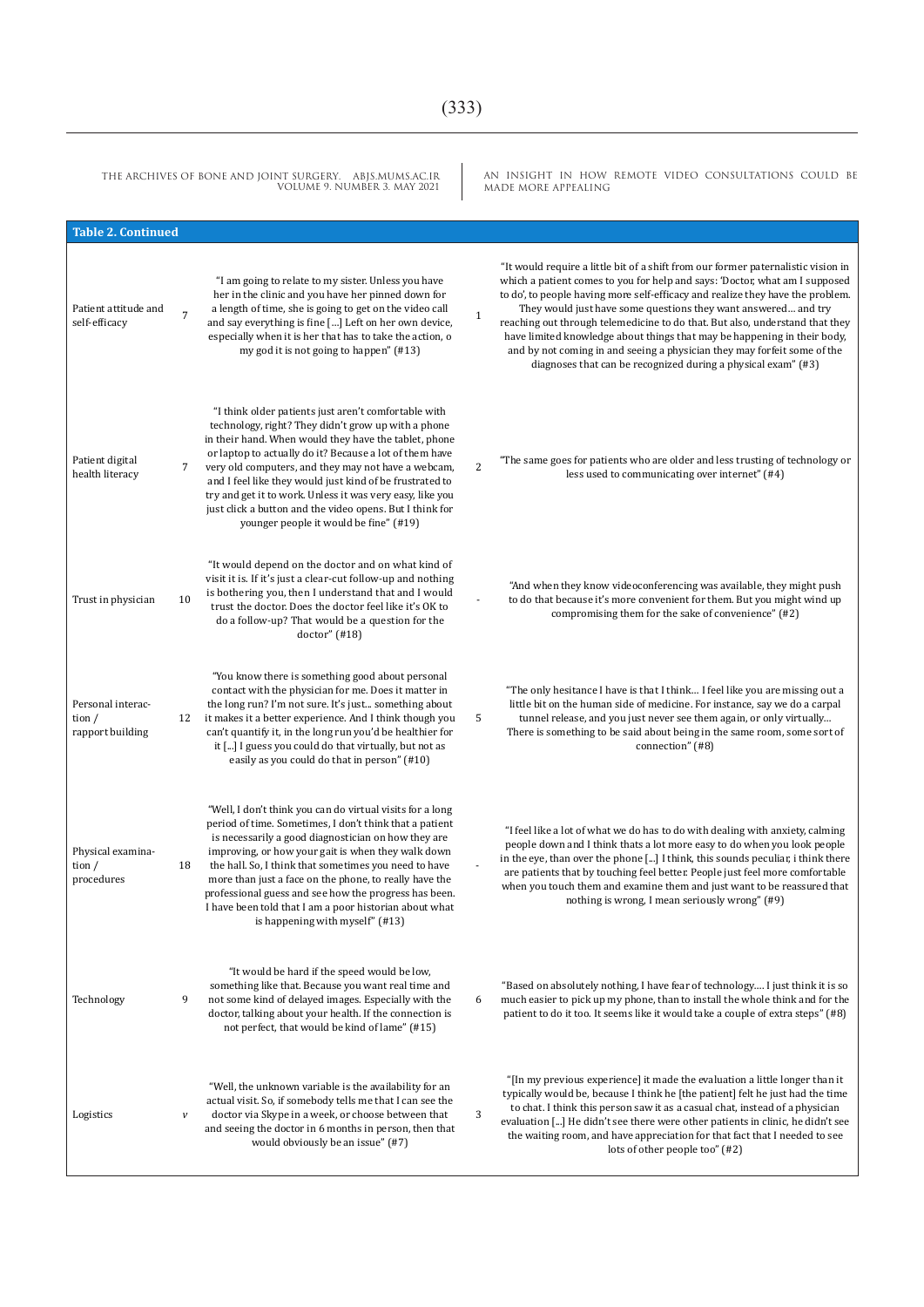AN INSIGHT IN HOW REMOTE VIDEO CONSULTATIONS COULD BE MADE MORE APPEALING THE ARCHIVES OF BONE AND JOINT SURGERY. ABJS.MUMS.AC.IR VOLUME 9. NUMBER 3. MAY 2021 **Table 2. Continued** Privacy 4 "How do I know… how do I know who is in the other room, on their end? Who else is watching the monitor? How am I to know that? That could be an invasion of privacy" (#1) <sup>1</sup> "They probably have a lot of questions about HIPAA, like if their information was being shared and privacy concerns" (#9). Costs *v* "It seems like a lot of overhead might be reduced. you don't have to have the nurse check you in, you don't have to change clothes if you have to change clothes... If it is all covered by insurance I don't care, and that is the big thing. Because having only Medicare for the last few years, it is just amazing what is not covered" (#13) 6 "I actually think it would cost you just as much, because you have to hire someone to get it installed and make it HIPAA compliant and that will be challenging. We can't even get our computer system to get an interpretor on the phone, even that's too complicated" (#9)

quote 6]. For two (older) patients the office consultation was a social activity they did not want to replace with a remote consultation.

#### *Clinician perspectives*

Virtual consultation might increase uneven access to healthcare, for example for older patients having difficulty setting up a virtual connection, for patients without access to a phone, tablet or internet) (*n=*8), and for people from lower socio-economic status might perceive they are being denied (in-person) services (*n=*1) [Table 3, quote 7]. There is a potential to miss non-verbal cues (*n=*5) [Table 3, quote 8] and it could be difficult to calm and reassure patients remotely (*n=*2) [Table 3, quote 9]. Technical issues were brought up by those who had (*n*=3) and had not (*n=*3) used remote video visits in the past, including software malfunction, user-unfriendly interface and the need for training with a new technical solution (*n=*6). Remote consultations could take longer than in-person visits (*n*=3), for example because of difficulty implementing the remote consultations within the existing clinic workflow, or because of perceived decreased oversight and control over a "virtual waiting room" as opposed to an in-clinic waiting room. There were concerns about comparable reimbursement for virtual consultations (*n=*6) [Table 3, quote 10].

#### **Discussion**

Remote video consultations offer potential advantages to patients and the healthcare system, but they are new and unfamiliar. Considering the small but growing number of studies supporting the use of remote video options in orthopedic or general trauma settings, there seems to be a relatively slow adoption. In this study, we sought patient and clinician related barriers and facilitators to the use of remote video consultations for musculoskeletal problems.

The main incentives for patients to use remote video consultations observed in our study--convenience and efficiency--are consistent with prior studies (2–4). Remote consultations saved eleven unscheduled inclinic visits and 36 medical advice calls, adding up to a total of 288 minutes of saved time over the course of one study (4). However, other studies found no difference or increased consultation time when comparing virtual visits to in-clinic visits  $(2, 3)$ . Perhaps these studies highlight an important distinction between efficiency of remote initial versus return visits; the first study included only return visits while the latter two studies additionally evaluated first patient encounters.

The observation that the main clinician incentive was patient convenience suggests potential changes in care delivery. For instance, remote consultations could be more easily offered outside of the usual office hours, potentially increasing access to healthcare. In some settings, people wait as long as six to twelve months for musculoskeletal specialty care (8, 9). Implementation of remote video consultations could increase access by reducing waiting time. Further, clinicians suggested that the potential lower costs of remote consultations could improve patient access to healthcare. The United States spends over \$2.9 trillion on healthcare every year, of which an estimated \$200 billion are avoidable and unnecessary (10). Studies showed that web-based follow-up assessment had a lower cost per patient compared with in-person follow-up from both societal and health-care payer perspectives (11, 12).

The observation that patient barriers included concerns about privacy, attention, thoroughness, and warmth suggest that patients are most concerned about relationship building, particularly if there are technical problems. Such concerns are usually alleviated once people have a good experience participating in a remote visit, which are associated with high satisfaction (13–15). In a study of 399 primary care remote video evaluations, 372 patients rated the visit as high quality, 379 felt it was secure and private, and 315 thought it was as thorough as an in-person visit (16). A similar study of 152 patients with hypertension, diabetes, hypercholesterolemia or acute illness, found virtual visits similar to face-to-face visits on most measures, including time spent with the clinician, ease of the interaction and personal aspects of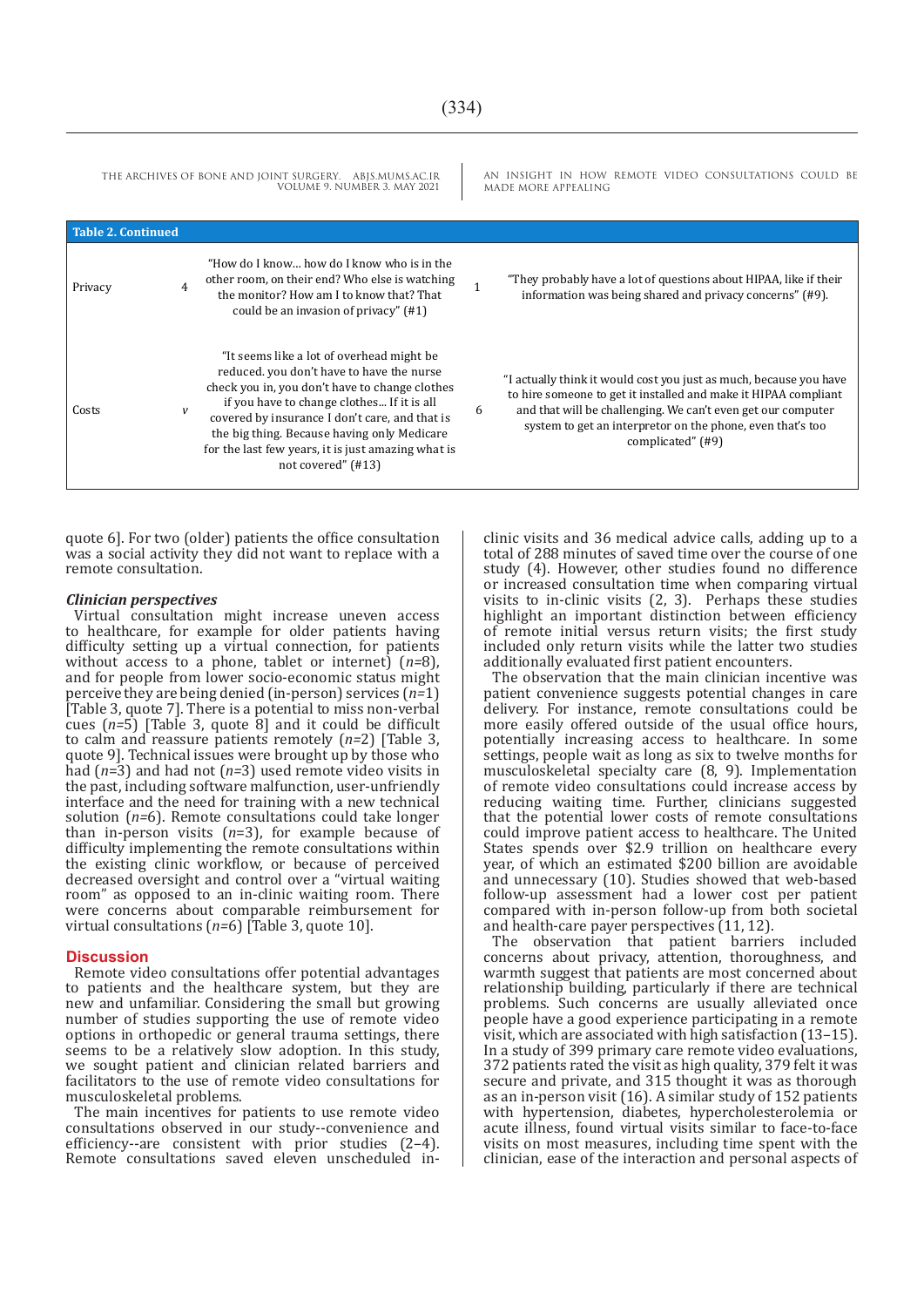#### the interaction (17).

Clinicians have a valid concern that remote video consultations may not be equally accessible to all patients, something previously documented (18–20). Patients with lower levels of education; Black, Latino and Filipino patients, and senior patients seem to have less access to electronic health resources (21-23). Potential technical difficulties arising during a virtual visit might especially affect poor people and elderly patients with hearing impairment, which could exacerbate health disparities among vulnerable populations (24). On the other hand, immobile and dependent patients, patients living far from the hospital, patients with a busy job and patients that travel might have better access to remote healthcare than in-person consultation. In addition to accessibility, digital confidence and independence (selfefficacy) and digital health literacy, could play a role in patient willingness and capability to engage in remote consultations. A study with 1204 patients aged 18 to 91 years reported that older adults indicated more computer anxiety and lower computer self-efficacy than did younger and middle-aged adults (25). In that study, women reported higher computer anxiety, lower computer self-efficacy, lower general computer attitudes and less interest in computers than did men. Another study concluded that self-efficacy was associated with both older people's intention to use, and their actual use of technology (26). Interestingly, research to date suggests that remote video consultations do not increase self-efficacy or patient engagement (27–29). One way to potentially increase this might be to hand out a transcript or summary of what was said during the conversation, to read over at another time.

Several limitations to this study have to be acknowledged. First, consistent with qualitative research methods, our sample size was limited to one geographical area in Texas, and only included patients seen by orthopedic, plastic, and spine specialists. Therefore, our data might not be generalizable to other patient and clinician populations. Second, some clinician participants had prior experience AN INSIGHT IN HOW REMOTE VIDEO CONSULTATIONS COULD BE MADE MORE APPEALING

with the use of video consultations for musculoskeletal problems, which may have influenced their responses. However, we believed this made our study sample more representative. Third, most clinician interviews were conducted over the phone. While this made participation for clinicians more convenient, we were unable to assess nonverbal cues during interviews. Despite these limitations, the study findings have provided a rich insight into patient and clinician perceptions on the use of remote video consultations for musculoskeletal problems.

The adoption of remote video consultation for musculoskeletal problems may improve with seamless, efficient and effective care, at an affordable price, particularly if the human connection is similar to what occurs in person. To make the option of a remote video visit more appealing, clinicians might consider training to perform video visits, anticipation of potential socioeconomic, cultural, and trust issues. Future studies might address the impact of remote video visits on the dynamic of the patient-clinician relationship.

*Source of funding:* None declared.

#### **Acknowledgements**

Dr. Claborn's involvement has been supported by NIDA (NIDA; K23DA039037; PI: Claborn).

Dr. Dekker's involvement has been supported by the Michael van Vlooten Grant, KNAW ter Meulen Grant and Dr. Edith Fredriksfonds.

Anne-Britt E. Dekker MD1 Iris Kleiss PhD1 David Ring MD PhD1 Kasey Claborn PhD2 1 Dell Medical School Austin, The University of Texas at Austin, TX, USA 2 Department of Psychiatry, Dell Medical School Austin, TX, USA

#### **References**

- 1. Armfield NR, Bradford M, Bradford NK. The clinical use of Skype—For which patients, with which problems and in which settings? A snapshot review of the literature. International Journal of Medical Informatics. 2015; 84(10):737-42.
- 2. Buvik A, Bugge E, Knutsen G, Småbrekke A, Wilsgaard T. Quality of care for remote orthopaedic consultations using telemedicine: a randomised controlled trial. BMC health services research. 2016; 16(1):483.
- 3. Benger JR, Noble SM, Coast J, Kendall JM. The safety and effectiveness of minor injuries telemedicine. Emergency medicine journal. 2004; 21(4):438-45.
- 4. Sharareh B, Schwarzkopf R. Effectiveness of telemedical applications in postoperative follow-

up after total joint arthroplasty. The Journal of arthroplasty. 2014; 29(5):918-22.

- 5. Dietsche E. 82% of consumers do not use telehealth, survey says. https://medcitynews.com/2017/12/ consumers-telehealth/
- 6. Thranberend T. Video Consultations. An Effective Tool for Outpatient Care - Acceptance among Doctors Is Key to Leveraging Usage. 2015.
- 7. Guest G, MacQueen KM, Namey EE. Applied thematic analysis. Sage publications; 2011.
- 8. Cook NL, Hicks LS, O'Malley AJ, Keegan T, Guadagnoli E, Landon BE. Access to specialty care and medical services in community health centers. Health Affairs. 2007; 26(5):1459-68.
- 9. Felt-Lisk S, McHugh M, Howell E. Monitoring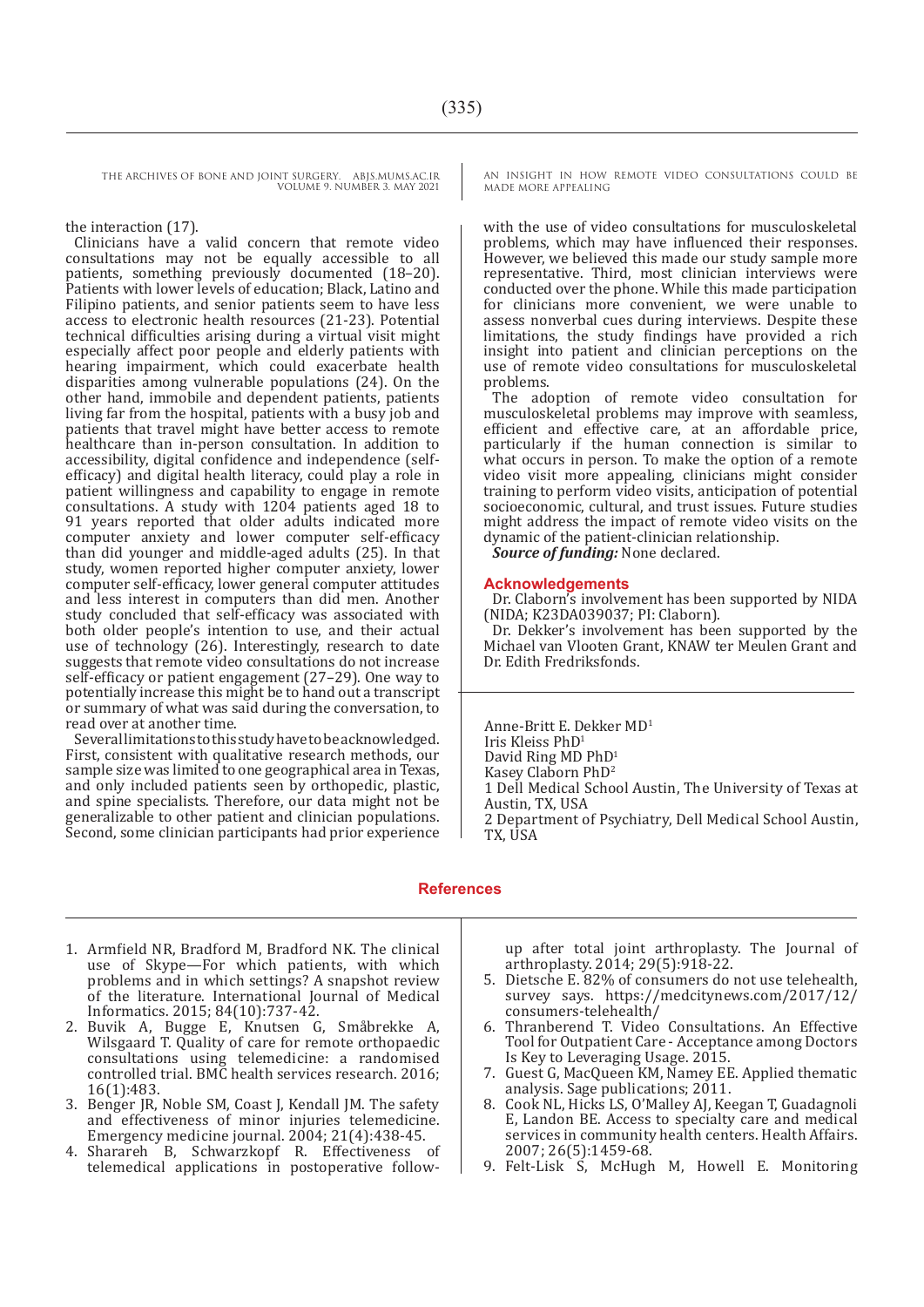local safety-net providers: do they have adequate capacity? Health Affairs. 2002; 21(5):277-83.

- 10. National Health Expenditures 2016 Highlights. https://www.cms.gov/Research-Statistics-Dataand-Systems/Statistics-Trends-and-Reports/ NationalHealthExpendData/downloads/highlights. pdf, 2018.
- 11.Marsh JD, Bryant DM, MacDonald SJ, Naudie DD, McCalden RW, Howard JL, et al. Feasibility, effectiveness and costs associated with a webbased follow-up assessment following total joint arthroplasty. The Journal of arthroplasty. 2014; 29(9):1723-8.
- 12.Marsh J, Hoch JS, Bryant D, MacDonald SJ, Naudie D, McCalden R, et al. Economic evaluation of web-based compared with in-person follow-up after total joint arthroplasty. JBJS. 2014; 96(22):1910-6.
- 13.Müller KI, Alstadhaug KB, Bekkelund SI. Acceptability, feasibility, and cost of telemedicine for nonacute headaches: a randomized study comparing video and traditional consultations. Journal of medical Internet research. 2016; 18(5):e140.
- 14.Bradbury A, Patrick-Miller L, Harris D, Stevens E, Egleston B, Smith K, et al. Utilizing remote real-time videoconferencing to expand access to cancer genetic services in community practices: a multicenter feasibility study. Journal of medical Internet research. 2016; 18(2):e23.
- 15.Polinski JM, Barker T, Gagliano N, Sussman A, Brennan TA, Shrank WH. Patients' satisfaction with and preference for telehealth visits. Journal of general internal medicine. 2016; 31(3):269-75.
- 16.McGrail KM, Ahuja MA, Leaver CA. Virtual visits and patient-centered care: results of a patient survey and observational study. Journal of Medical Internet Research. 2017; 19(5):e177.
- 17.Dixon RF, Stahl JE. A randomized trial of virtual visits in a general medicine practice. J Telemed Telecare. 2009; 15(3):115-117.
- 18.Kontos EZ, Emmons KM, Puleo E, Viswanath K. Communication inequalities and public health implications of adult social networking site use in the United States. Journal of health communication. 2010; 15(sup3):216-35.
- 19.Chou WY, Hunt YM, Beckjord EB, Moser RP, Hesse BW. Social media use in the United States: implications for health communication. Journal of medical Internet research. 2009; 11(4):e48.
- 20.Beckjord E, Rutten LF, Squiers L, Arora N, Volckmann L, Moser R, et al. Use of the internet to communicate with health care providers in the United States:

AN INSIGHT IN HOW REMOTE VIDEO CONSULTATIONS COULD BE MADE MORE APPEALING

estimates from the 2003 and 2005 Health Information National Trends Surveys (HINTS). Journal of medical Internet research.  $2007; \dot{9}(3):200$ .

- 21.Kontos E, Blake KD, Chou WY, Prestin A. Predictors of eHealth usage: insights on the digital divide from the Health Information National Trends Survey 2012. Journal of medical Internet research. 2014; 16(7):e172.
- 22.Gordon NP, Hornbrook MC. Differences in access to and preferences for using patient portals and other eHealth technologies based on race, ethnicity, and age: a database and survey study of seniors in a large health plan. Journal of medical Internet research. 2016; 18(3):e50.
- 23.Nundy S, Razi RR, Dick JJ, Smith B, Mayo A, O'Connor A, et al. A text messaging intervention to improve heart failure self-management after hospital discharge in a largely African-American population: before-after study. Journal of Medical Internet Research. 2013; 15(3):e53.
- 24.Bartlett EE, Grayson M, Barker R, Levine DM, Golden A, Libber S. The effects of physician communications skills on patient satisfaction; recall, and adherence. Journal of chronic diseases. 1984; 37(9-10):755-64.
- 25.Czaja SJ, Charness N, Fisk AD, Hertzog C, Nair SN, Rogers WA, et al. Factors predicting the use of technology: Findings from the center for research and education on aging and technology enhancement (CREATE). Psychology and aging. 2006; 21(2):333.
- 26.van Houwelingen CT, Ettema RG, Antonietti MG, Kort HS. Understanding older people's readiness for receiving telehealth: Mixed-method study. Journal of medical Internet research. 2018; 20(4):e123.
- 27.Chumbler NR, Li X, Quigley P, Morey MC, Rose D, Griffiths P, et al. A randomized controlled trial on stroke telerehabilitation: the effects on falls self-efficacy and satisfaction with care. Journal of telemedicine and telecare. 2015; 21(3):139-43.
- 28.Emme C, Mortensen EL, Rydahl-Hansen S, Østergaard B, Svarre Jakobsen A, Schou L, et al. The impact of virtual admission on self‐efficacy in patients with chronic obstructive pulmonary disease–a randomised clinical trial. Journal of Clinical Nursing. 2014; 23(21-22):3124-37.
- 29.Hansen MM. A feasibility pilot study on the use of complementary therapies delivered via mobile technologies on Icelandic surgical patients' reports of anxiety, pain, and self-efficacy in healing. BMC complementary and alternative medicine. 2015; 15(1):92.